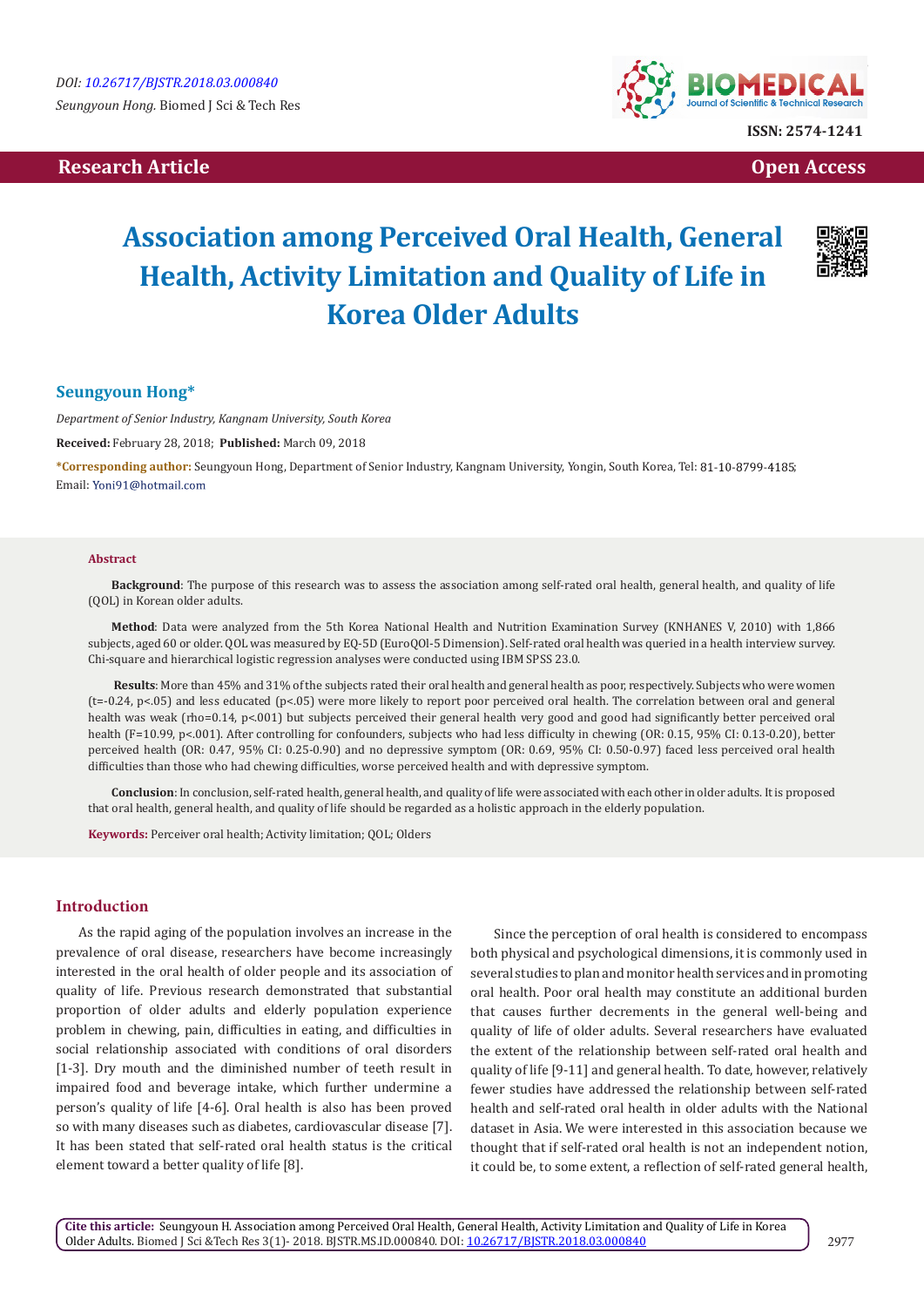and quality of life particularly among some subgroups of the population. Therefore, this study aimed to assess the association among self-rated oral health, general health, and quality of life (QOL) in Korean older adults.

#### **Materials and Methods**

#### **Subjects**

A total of 3,840 households were surveyed, selected from 192 survey location. The overall participation rate was 82.8%. All participants provided written informed consent for both the participation in the survey and use of the data for research purposes. Participants completed a health interview, health behavior survey, nutritional survey, and medical examination. A health interview includes a database of demographic characteristics (age, income, education, occupation, marital status, current smoking). This study analyzed 1,866 subjects aged 60 years or older who participated in KNHANES V-1 (January-December, 2010). Information regarding gender, age, marital status, education, smoking status was obtained from health behavior survey. Education was classified as less than elementary school, middle school, high school, and over college or University graduate. Occupation was divided into the current working and no current working. Marital status was classified by the presence/ absence of a spouse. Current Smoking was categorized as yes or no.

#### **Perceived Oral Health and General health**

The self-rated oral health was measured with the question "how do you think your oral health state is, considering your teeth and gums?" with a choice of five answers (very good, good, fair, poor, and very poor). Cronbach alpha for question was 0.65, 0.66, 0.65, 0.67, 0.69, and 0.64, respectively. Self-rated general health was measured with a question that "In general, would you rate your health?" and using single-item global ratings measured on 5-point Likert scales: 'poor,' 'fair,' 'good,' 'very good' and 'excellent.' The higher the scores indicate the more negative rated health.

#### **Quality of life**

The Korean version of the European quality of life questionnaire (EQ-5D) was used to evaluate the quality of life. The EQ-5D records the level of the self-reported problem according to five domains: mobility, self-care, usual daily activities, pain/discomfort, and anxiety/depression. Each domain is assessed based on a single question with three response level (no problem/ some problem/ extreme problems), and participants selected the statement that best described them. For logistic regression, "no problem" was considered as "no problem" with code "0" and "some problem," "extreme problems" were considered as "problem" with code "1."

## **Statistical Analysis**

Data were analyzed by IBM SPSS/PC statistical program (version 23.0 for Windows; IBM SPSS, USA). Dichotomous variables are presented as percentage variables and analyzed with Chi-square test, and continuous variables are presented as a mean and standard deviation and were analyzed by independent t-test. Multivariate logistic regression analyses were conducted

to analyze the association of the self-rated oral health with selfrated general health. After controlling for multivariate (age, gender, income, education, household income, smoking), the multivariate model gets odds ratios and 95% C.I (Confidence Intervals) for all factors. P- Value<.05 was considered statistically significant for all statistical analyses.

### **Results**

#### **General Characteristics of Study Population**

**Table 1:** General characteristics of study population.

| Variable       | Category                                                    | $\mathbf n$ | $\frac{0}{0}$ |  |
|----------------|-------------------------------------------------------------|-------------|---------------|--|
| Gender         | Male                                                        | 836         | 44.8          |  |
|                | Female                                                      | 1030        | 55.2          |  |
|                | 60-70                                                       | 1091        | 58.5          |  |
| Age(years)     | 70-80                                                       | 651         | 34.9          |  |
|                | >80                                                         | 124         | 6.6           |  |
|                | With spouse                                                 | 1323        | 71.3          |  |
| Marital status | With spouse,<br>separate                                    | 18          | $\mathbf{1}$  |  |
|                | Widow/<br>Widower                                           | 482         | 26            |  |
|                | Divorce                                                     | 33          | 1.8           |  |
|                | <elementary< td=""><td>1156</td><td>63.2</td></elementary<> | 1156        | 63.2          |  |
|                | Middles school                                              | 256         | 14            |  |
| Education      | High school                                                 | 291         | 15.9          |  |
|                | > College                                                   | 126         | 6.9           |  |
|                | Low                                                         | 855         | 45.8          |  |
|                | Middle low                                                  | 464         | 24.9          |  |
| Family Income  | Middle high                                                 | 295         | 15.8          |  |
|                | High                                                        | 251         | 13.5          |  |

Table 1 shows the general characteristics of study population. Among 1,866 study population, Over half of the sample was female (55.2%), and the average age was 69.5 years. Almost a half of the participants were in 60-70 years of age (58.5%) followed by 34.9% of 70-80, 6.6% of over 80 with no significant difference by gender. Most male participants (91.8%) had a spouse however 42.4% of the female was the widow (F=33.12, p<.001). There were significant disparities between male and female in education. Significantly more male than female were classified as higher education (12.9% vs.2.0%), but more females than males were classified as less than elementary education (80.2% vs. 42.4%) (p<.001). Almost half of the samples were low household income (45.8%) (Table 1).

#### **Oral Health and Self-Rated Oral Health Status**

Participant's oral health status was shown in Table 2. More female than male had caries in permanent teeth (90.2% vs. 86.2%) (F=7.01, p<.01) but there was no gender differences in a toothache within a year and the jaw pain. More female than male reported chewing difficulties (42.2% vs. 37.9%) (F=3.44, p<.05) but there were no gender differences in a problem in speaking Tables 2,3 shows the association between self-rated oral health and demographic characteristics. 45% of individuals rated their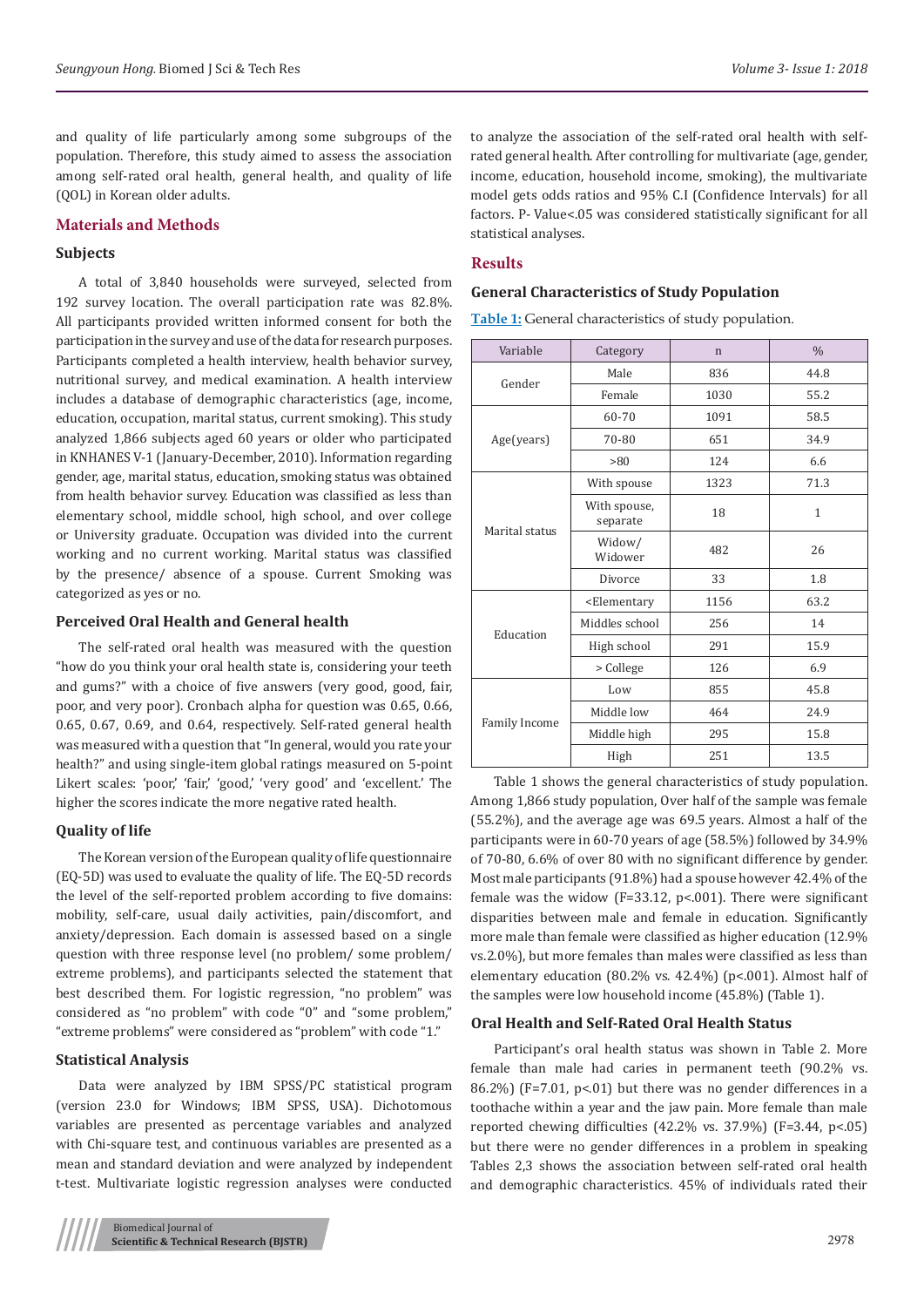oral health as very good/good/ fair and only 55% as poor to a very pool. The average scores of self-rated oral health were 3.51, and a **Table 2:** Oral health status in subjects.

significantly higher proportion of participants were classified poor (45.92%) and very poor (9.06%).

| <b>Variables</b>                   | Category        | Male |                | Female           |               |            |  |
|------------------------------------|-----------------|------|----------------|------------------|---------------|------------|--|
|                                    |                 | N    | $\frac{0}{0}$  | $\boldsymbol{n}$ | $\frac{0}{0}$ | Chi-square |  |
| Caries in<br>permanent teeth       | No              | 115  | 13.8           | 101              | 9.8           |            |  |
|                                    | Yes             | 720  | 86.2           | 927              | 90.2          | $7.01**$   |  |
| Toothache within                   | No              | 623  | 74.3           | 745              | 72.2          | 0.651      |  |
| a year                             | Yes             | 196  | 23.4           | 256              | 24.8          |            |  |
| Jaw pain                           | No              | 801  | 95.5           | 974              | 94.4          | 0.731      |  |
|                                    | Yes             | 17   | $\overline{2}$ | 27               | 2.6           |            |  |
| Chewing<br>difficulties            | No              | 517  | 62.1           | 595              | 57.8          | $3.44*$    |  |
|                                    | Yes             | 316  | 37.9           | 434              | 42.2          |            |  |
| Problem in<br>speaking             | Very discomfort | 10   | 1.2            | 15               | 1.5           |            |  |
|                                    | Discomfort      | 112  | 13.4           | 163              | 15.8          |            |  |
|                                    | Fair            | 104  | 12.4           | 120              | 11.7          | 7.093      |  |
|                                    | Problem         | 315  | 37.7           | 399              | 38.7          |            |  |
|                                    | Not at all      | 287  | 34.3           | 330              | 32            |            |  |
| $* - 0.05$ $* - 0.01$ $* + - 0.04$ |                 |      |                |                  |               |            |  |

\* p <0.05, \*\*p <0.01, \*\*\*p <0.001

**Table 3:** Perceived oral health by demographic characteristics.

| <b>Variables</b>                       | Category                           | $\boldsymbol{N}$ | Mean±SD         | t/F                   |  |
|----------------------------------------|------------------------------------|------------------|-----------------|-----------------------|--|
| Gender                                 | Male                               | 836              | $3.46 \pm 0.87$ | $-0.24*$              |  |
|                                        | Female                             | 1036             | $3.54 \pm 0.82$ |                       |  |
|                                        | 60-70                              | 1091             | $3.52 \pm 0.84$ |                       |  |
| Age(years)                             | 70-80                              | 651              | $3.49 \pm 0.85$ | 0.192                 |  |
|                                        | >80                                | 124              | $3.53 \pm 0.77$ |                       |  |
| Education                              | <elementary<sup>a</elementary<sup> | 1156             | $3.54 \pm 0.84$ |                       |  |
|                                        | Middle <sup>b</sup>                | 256              | $3.52 \pm 0.84$ |                       |  |
|                                        | High <sup>c</sup>                  | 291              | $3.48 \pm 0.84$ | $4.35*$ a, b > d      |  |
|                                        | >College <sup>d</sup>              | 126              | $3.25 \pm 0.89$ |                       |  |
| Self-rated Health                      | Excellent <sup>a</sup>             | 99               | $3.28 \pm 1.02$ |                       |  |
|                                        | Good <sup>b</sup>                  | 470              | $3.41 \pm 0.89$ |                       |  |
|                                        | Fair <sup>c</sup>                  | 684              | $3.46 \pm 0.82$ | 10.99*** a, b, c>d, e |  |
|                                        | Poor <sup>d</sup>                  | 465              | $3.63 \pm 0.79$ |                       |  |
|                                        | Very poor <sup>e</sup>             | 144              | $3.80 \pm 0.76$ |                       |  |
| * p < 0.05, ** p < 0.01, *** p < 0.001 |                                    |                  |                 |                       |  |

A significantly higher score of self-rated oral health in female than that of males ( $t=-0.24$ ,  $p<.05$ ), which indicated that more female participants evaluate their oral health more negative. Lower educated participants have negatively rated their oral health than that of higher education (F=4.35, p<.05) (Table 3). As for the general self-rated health, a significantly higher proportion of participants were classified poor (24.5%) and very poor (7.6%). There was a significant correlation between general self-rated health and selfrated oral health (rho=0.14, p<.001). Participants who responded relatively better perceived general self-rated health had better

score of self-rated oral health (F=10.99, p<.001).The association among the self-rated oral health, activity limitation and EQ5D are shown Table 4. For those who have mobility limitation, the selfrated of oral health score was higher than those who without mobility limitation ( $t=-2.4$ ,  $p<-01$ ).

The self-rated oral health was higher for those with moderate problem in mobility compared to those without mobility problem (F=10.18, p<.01), for those with moderate problem in self-care (EQ-5D self-care) compared to those without problem (F=5.68, p<.001), for those with moderate problem in usual activity compared to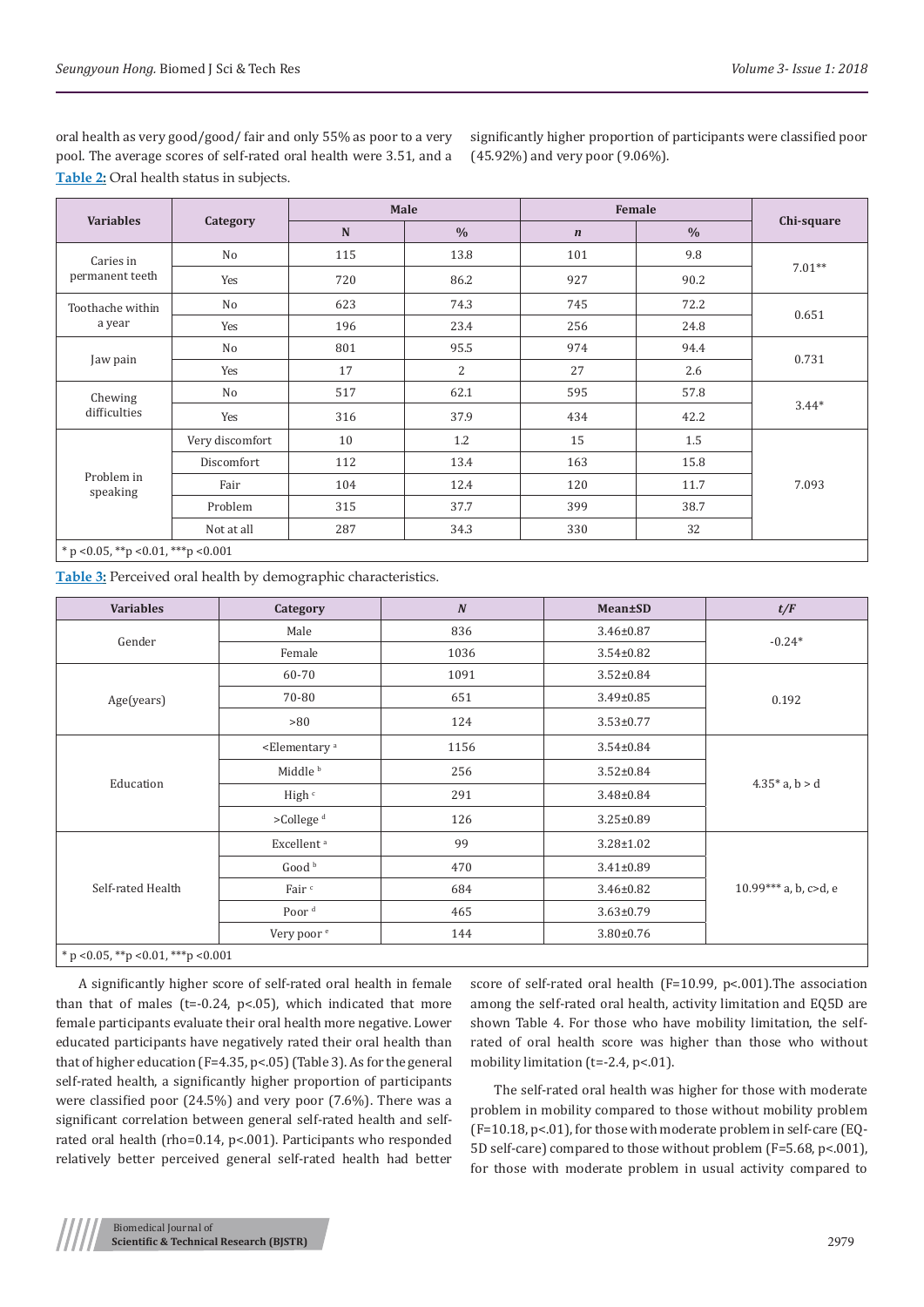those without problem (F=8.11, p<.01) and for those with moderate problem in pain/discomfort compared to those without problem (F=8.88, p<.001). For those with the moderate and severe problem in anxiety/depression, the self-rated oral health was higher compared to those without a problem (F=13.52, p<.001). The predictors perceived oral health is shown in Table 5. In a multivariate analysis adjusted for socioeconomic status, subjects who had less difficulty in chewing (OR: 0.15, 95% CI: 0.13-0.20), better perceived health (OR: 0.47, 95% CI: 0.25-0.90) and no depressive symptom (OR: 0.69, 95% CI: 0.50-0.97) faced less perceived oral health difficulties than those who had chewing difficulties, worse perceived health and depressive symptom.

**Table 4:** Perceived oral health by activity limitation and EQ5D.

| <b>Variables</b>                                      | Category                      | $\boldsymbol{N}$ | Mean±SD         | t/F                   |
|-------------------------------------------------------|-------------------------------|------------------|-----------------|-----------------------|
|                                                       | Yes                           | 436              | $3.63 \pm 0.81$ | $-2.4**$              |
| Activity limitation                                   | No                            | 1397             | $3.47 \pm 0.85$ |                       |
|                                                       | No problem <sup>a</sup>       | 1169             | $3.44 \pm 0.86$ |                       |
| EuroQOL Mobility                                      | Moderate problem <sup>b</sup> | 629              | $3.61 \pm 0.80$ | $10.18***$ a<br>sheld |
|                                                       | Severe problem <sup>c</sup>   | 35               | $3.74 \pm 0.78$ |                       |
|                                                       | No problem a                  | 1169             | $3.48 \pm 0.85$ |                       |
| EuroQOL Self-care                                     | Moderate problem <sup>b</sup> | 629              | $3.70 \pm 0.77$ | $5.68**a$             |
|                                                       | Severe problem <sup>c</sup>   | 35               | $3.40 \pm 0.74$ |                       |
| EuroQOL Usual activity                                | No problem <sup>a</sup>       | 1626             | $3.46 \pm 0.85$ |                       |
|                                                       | Moderate problem <sup>b</sup> | 192              | $3.65 \pm 0.82$ | $8.11***$ a<br>b      |
|                                                       | Severe problem <sup>c</sup>   | 15               | $3.56 \pm 0.73$ |                       |
| EuroQOL Pain/discomfort                               | No problem <sup>a</sup>       | 1107             | $3.44 \pm 0.85$ |                       |
|                                                       | Moderate problem <sup>b</sup> | 591              | $3.59 \pm 0.84$ | $8.8***$              |
|                                                       | Severe problem <sup>c</sup>   | 133              | $3.68 \pm 0.76$ |                       |
| EuroQOL Anxiety/<br>depression                        | No problem <sup>a</sup>       | 1547             | $3.46 \pm 0.85$ |                       |
|                                                       | Moderate problem <sup>b</sup> | 252              | $3.74 \pm 0.76$ | $13.52***$ a<br>sh, c |
|                                                       | Severe problem <sup>c</sup>   | 32               | $3.78 \pm 0.75$ |                       |
| $*$ p < 0.05, $*$ $*$ p < 0.01, $*$ $*$ $*$ p < 0.001 |                               |                  |                 |                       |

**Table 5:** Multiple logistic regression results of predictors perceived oral health.

| Variable                     | Category                                                                                                                                                    | Model 1           |               | Model 2           |               | Model 3           |               |
|------------------------------|-------------------------------------------------------------------------------------------------------------------------------------------------------------|-------------------|---------------|-------------------|---------------|-------------------|---------------|
|                              |                                                                                                                                                             | <b>Odds Ratio</b> | 95% C.I.      | <b>Odds Ratio</b> | 95% C.I.      | <b>Odds Ratio</b> | 95% C.I.      |
|                              | 60-70                                                                                                                                                       | $\mathbf{1}$      |               | $\mathbf{1}$      |               | $\mathbf{1}$      |               |
| Age                          | 70-80                                                                                                                                                       | 1.13              | 0.74-1.73     | 1.28              | $0.80 - 2.04$ | 1.33              | $0.83 - 2.15$ |
|                              | >80                                                                                                                                                         | 1.00              | $0.65 - 1.53$ | 1.08              | $0.67 - 1.73$ | 1.10              | 0.68-1.77     |
| Gender                       | Male                                                                                                                                                        | $\mathbf{1}$      |               | $\mathbf{1}$      |               | $\mathbf{1}$      |               |
|                              | Female                                                                                                                                                      | 1.03              | 0.82-1.29     | 1.02              | $0.80 - 1.31$ | 1.09              | 0.66-1.74     |
|                              | $>$ College                                                                                                                                                 |                   |               |                   |               |                   |               |
|                              | <elementary< td=""><td><math>1.80**</math></td><td>1.19-2.71</td><td><math>1.57*</math></td><td>1.00-2.45</td><td>1.48</td><td>0.94-2.32</td></elementary<> | $1.80**$          | 1.19-2.71     | $1.57*$           | 1.00-2.45     | 1.48              | 0.94-2.32     |
| Education                    | Middle                                                                                                                                                      | 1.54              | 0.98-2.40     | 1.36              | 0.83-2.21     | 1.34              | $0.82 - 2.19$ |
|                              | High                                                                                                                                                        | 1.28              | 0.83-1.98     | 1.34              | 0.84-2.14     | 1.33              | 0.83-2.14     |
|                              | With Spouse                                                                                                                                                 | $\mathbf{1}$      |               | $\mathbf{1}$      |               | $\mathbf{1}$      |               |
| Marital status               | unmarried/<br>divorced                                                                                                                                      | 1.08              | 0.85-1.38     | 1.10              | 0.84-1.44     | 1.11              | 0.85-1.46     |
| Caries in<br>permanent teeth | N <sub>o</sub>                                                                                                                                              |                   |               | 0.87              | $0.68 - 1.11$ | 0.85              | $0.66 - 1.08$ |
| Toothache                    | N <sub>o</sub>                                                                                                                                              |                   |               | $0.77*$           | $0.60 - 0.99$ | 0.79              | $0.61 - 1.01$ |
| Jaw pain                     | N <sub>o</sub>                                                                                                                                              |                   |               | 1.18              | 0.59-2.36     | 1.25              | $0.62 - 2.51$ |
| Chewing<br>difficulties      | N <sub>o</sub>                                                                                                                                              |                   |               | $0.16***$         | $0.13 - 0.20$ | $0.17***$         | $0.13 - 0.21$ |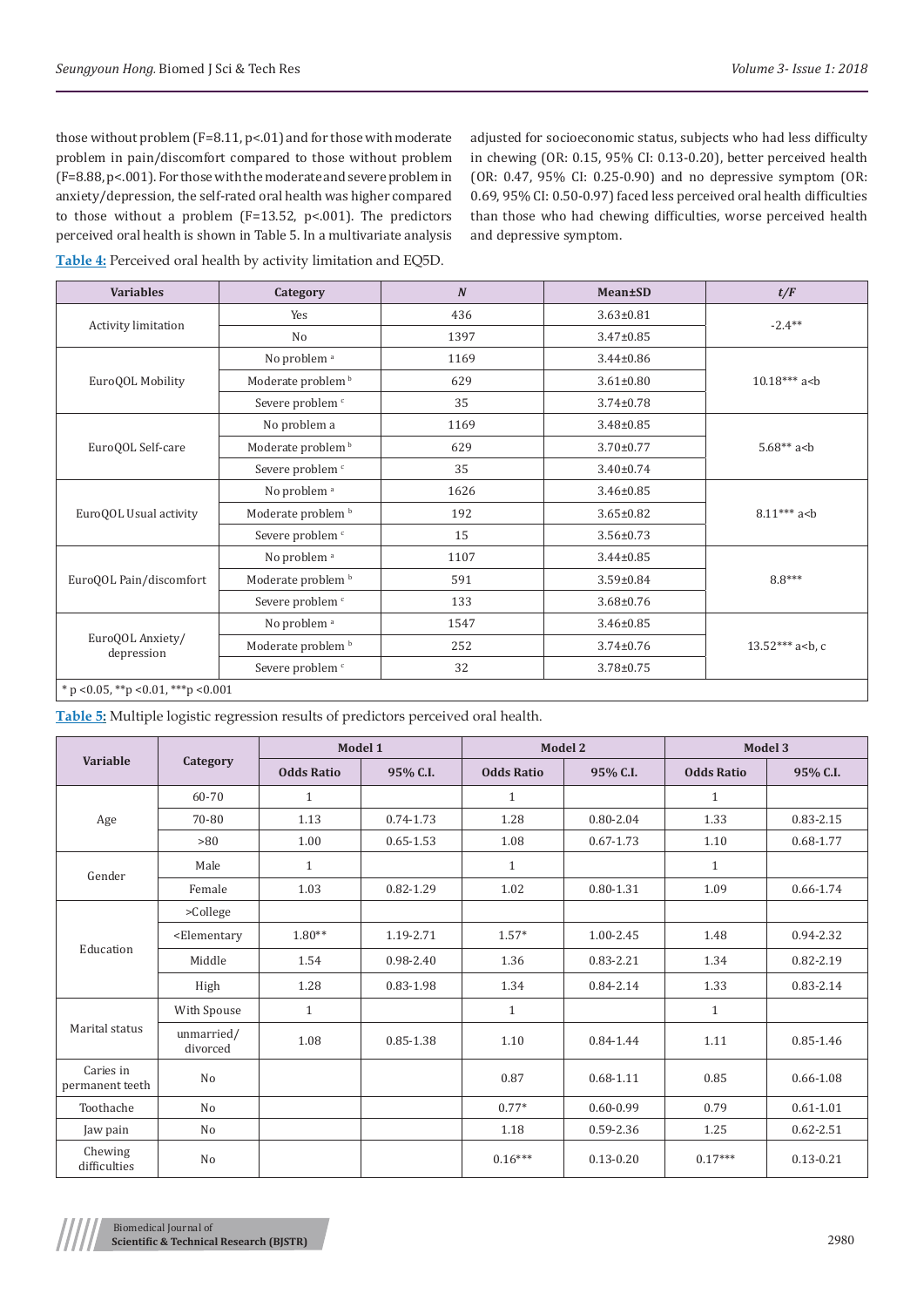|                                       | Excellent  |  |  |  |  | $0.47*$ | $0.25 - 0.90$ |
|---------------------------------------|------------|--|--|--|--|---------|---------------|
| Self-rated Health                     | Good       |  |  |  |  | 0.63    | 0.38-1.04     |
|                                       | Fair       |  |  |  |  | $0.57*$ | $0.35 - 0.93$ |
|                                       | bad        |  |  |  |  | 0.73    | $0.46 - 1.18$ |
| Activity<br>limitation                | Yes        |  |  |  |  | 1.04    | $0.77 - 1.41$ |
| EuroQOL<br>Mobility                   | No problem |  |  |  |  | 1.03    | $0.77 - 1.39$ |
| EuroQOL Self-<br>care                 | No problem |  |  |  |  | 0.86    | $0.57 - 1.30$ |
| EuroQOL Usual<br>activity             | No problem |  |  |  |  | 1.21    | $0.85 - 1.73$ |
| EuroQOL Pain/<br>discomfort           | No problem |  |  |  |  | 0.96    | $0.72 - 1.26$ |
| EuroQOL<br>Anxiety/<br>depression     | No problem |  |  |  |  | $0.69*$ | $0.50 - 0.97$ |
| 95% C.I.: 95 % of Confidence Interval |            |  |  |  |  |         |               |

 $*$  p <0.05,  $*$  $*$ p <0.01,  $**$ p <0.001

## **Discussion**

In the present study, we investigated factors associated with self-rated oral health among community-dwelling Korean older adults. In the results, self-rated general health, mobility limitation, anxiety, and depression were associated with self-rated oral health, regardless of age, gender, household income, education, marital status and Caries in permanent teeth. As expected, the response of self-rated oral health in Korean elders was negative. Approximately one-half of elders (55%) rated their oral health as poor to a very poor, which is within the range of the previous reports [12,13]. Self-rated oral health was significantly associated with caries in permanent teeth and chewing difficulties, and after controlling for covariates, chewing problem was only factors among oral problems that influence the self-rated oral health.

It is interesting that chewing problems was a substantial factor associated with poor self-rated oral health compared with other oral problems [14]. Reported one of the leading complaints of elders was not chewing well and masticatory function, which is an essential factor affecting the independently living older population, in particular. Also, the decline in chewing ability is related to functional frailty, lower QOL, and ADL [10,15]. There also was a contrast in the social inequalities profile of this impact in the sample under analysis. Previous research reported that subjects in lower education had higher oral health impact scores. In this study, elders of greater social inequalities in income and education distribution had negative self-rated oral health scores, which is consistent with previous research [12,16, 17]. This study reported that mobility limitation is associated with self-rated oral health.

 This result was consistent with [18] longitudinal study (2001) which showed that problems with mobility were associated with few teeth and chewing difficulties. This may indicate that a reverse causality can also be possible that is frailty can lead to poor oral function. Further, analysis of our data indicated that poorer perceived general health and poorer psychological well-being has lower self-rated oral health score. A better self-rated general

health, mobility limitation and depression were associated with a better self-rated oral health. This findings indicated that a higher level of general health contribute to keep better oral hygiene and increase chance for socialization which may reduce anxiety and depression. As reported by [19], preventing mobility barriers may contribute to better general health, which has significant public health implication.

## **Conclusion**

With an aging population there is a greater need for oral and dental care to maximizing successful aging. Based on the results of our study, general health is not only important as an independent effect on self-rated oral health, but it may operate synergistically with a higher level of mobility and anxiety/ depression as well. Therefore a comprehensive assessment of the oral health of the elders requires not only their oral status but also measure of functional capability as well as psychological condition.

#### **References**

- 1. [Bloom B, Gift HC, Jack SS \(1992\) Dental services and oral health. Vital](https://www.cdc.gov/nchs/data/series/sr_10/sr10_183.pdf) [and health statistics. Series 10, Data from the National Health Survey](https://www.cdc.gov/nchs/data/series/sr_10/sr10_183.pdf) [\(183\): 1-95.](https://www.cdc.gov/nchs/data/series/sr_10/sr10_183.pdf)
- 2. [Adulyanon S, J Vourapukjaru, Sheiham A \(1996\) Oral impacts affecting](https://www.ncbi.nlm.nih.gov/pubmed/9007354) [daily performance in a low dental disease Thai population. Community](https://www.ncbi.nlm.nih.gov/pubmed/9007354) [dentistry and oral epidemiology 24\(6\): 385-389.](https://www.ncbi.nlm.nih.gov/pubmed/9007354)
- 3. [Sumio Akifusa, Izumi M, A Isobe, Mikiko Hironaka, Katsumi Hidaka](https://www.scitechnol.com/peer-review/selfrated-masticatory-ability-and-independent-life-in-community-dwelling-elderlypopulations-AYT1.php?article_id=5853) [\(2017\) Self-rated Masticatory Ability and Independent Life in](https://www.scitechnol.com/peer-review/selfrated-masticatory-ability-and-independent-life-in-community-dwelling-elderlypopulations-AYT1.php?article_id=5853) [Community Dwelling Elderly Populations. J Aging Geriatr Med 1\(1\).](https://www.scitechnol.com/peer-review/selfrated-masticatory-ability-and-independent-life-in-community-dwelling-elderlypopulations-AYT1.php?article_id=5853)
- 4. [Turner MD, JA Ship \(2007\) Dry mouth and its effects on the oral health](https://www.ncbi.nlm.nih.gov/pubmed/17761841) [of elderly people. The Journal of the American Dental Association 138:](https://www.ncbi.nlm.nih.gov/pubmed/17761841) [S15-S20.](https://www.ncbi.nlm.nih.gov/pubmed/17761841)
- 5. [Kandelman D, Petersen PE, Ueda H \(2008\) Oral health, general health,](https://www.ncbi.nlm.nih.gov/pubmed/19068063) [and quality of life in older people. Special care in dentistry 28\(6\): 224-](https://www.ncbi.nlm.nih.gov/pubmed/19068063) [236.](https://www.ncbi.nlm.nih.gov/pubmed/19068063)
- 6. [Tickle M, R Craven, Worthington HV \(1997\) A comparison of the](https://www.ncbi.nlm.nih.gov/pubmed/9192150) [subjective oral health status of older adults from deprived and affluent](https://www.ncbi.nlm.nih.gov/pubmed/9192150) [communities. Community dentistry and oral epidemiology 25\(3\): 217-](https://www.ncbi.nlm.nih.gov/pubmed/9192150) [222.](https://www.ncbi.nlm.nih.gov/pubmed/9192150)